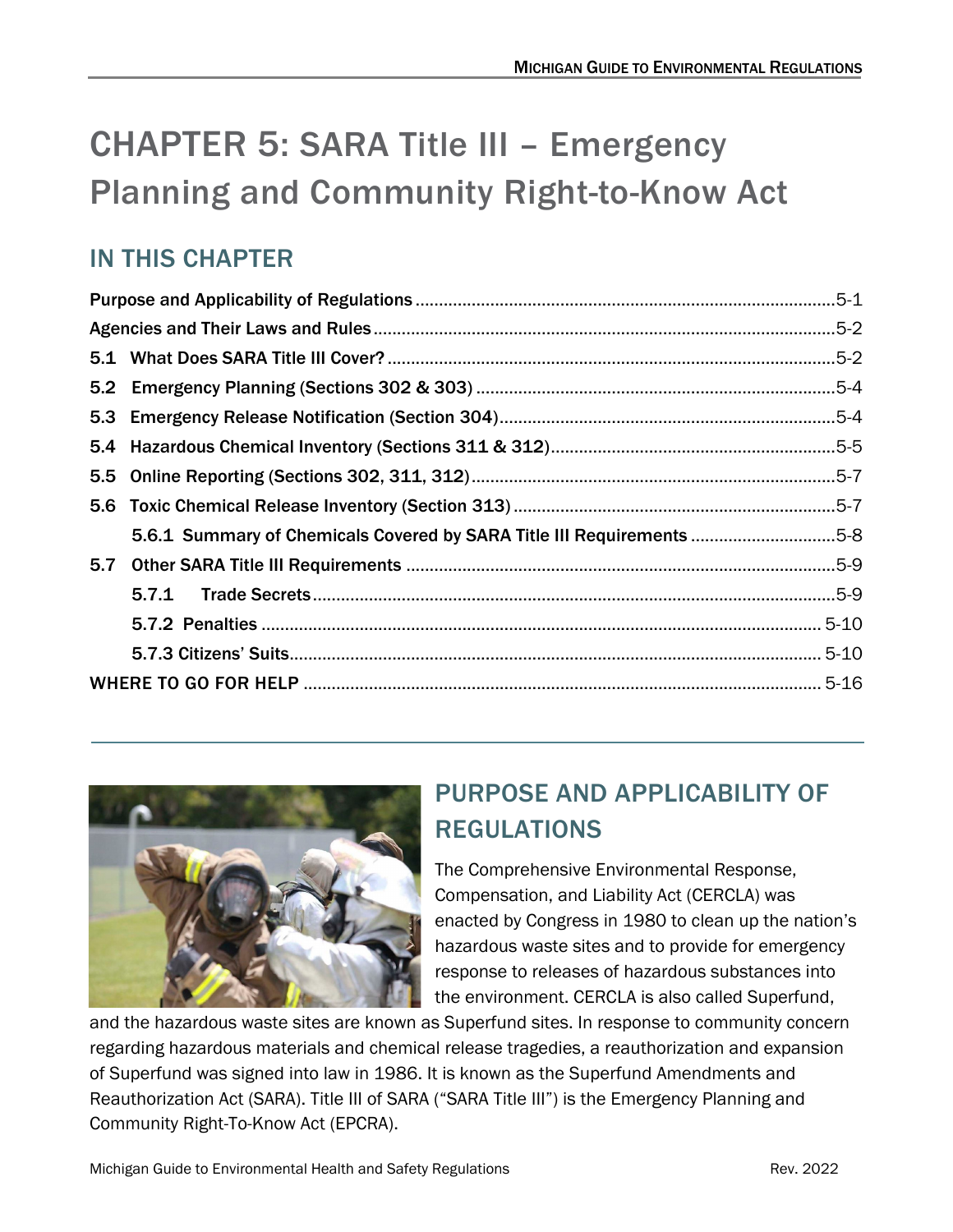#### CHAPTER 5: SARA TITLE III

SARA Title III establishes requirements for federal, state, and local governments, Indian tribes, and industry regarding emergency planning and "Community Right-to-Know" reporting on hazardous and toxic chemicals. The Community Right-to-Know provisions help increase the public's knowledge and access to information on chemicals at individual facilities, their uses, and releases into the environment. States and communities, working with facilities, can use the information to improve chemical safety and protect public health and the environment.

## <span id="page-1-0"></span>AGENCIES AND THEIR LAWS AND RULES

Federal Agencies: The U.S. Environmental Protection Agency (U.S. EPA) enforces SARA Title III in Michigan. The regulations implementing SARA Title III are codified in Title 40 of the Code of Federal Regulations, Parts 350 through 372.

State Agencies: SARA Title III is a federal act that is implemented in Michigan under an executive order from the Governor. Executive Order 2007-18 created the Michigan Citizen-Community Emergency Response Coordinating Council as an advisory body within the Michigan Department of State Police (MSP). This council is responsible for developing and implementing citizen volunteer emergency response plans and hazard mitigation plans, and it acts as the *State Emergency Response Commission* (SERC) as required by SARA Title III. The MSP Emergency Management and Homeland Security Division (EMHSD) oversees the emergency planning requirements in SARA TitleIII. The [Michigan SARA Title III Program](https://www.michigan.gov/egle/regulatory-assistance/emergency-planning-and-community-right-to-know/emergency-planning-and-community-right-to-know-act) in the Department of Environment, Great Lakes, and Energy (EGLE) handles the reporting requirements in SARA Title III and receives all reports on behalf of the SERC.

Local Agencies: SARA Title III requires that the SERC establish Local Emergency Planning Committees (LEPCs). There are 87 LEPCs in Michigan – one for each of the 83 counties, as well as LEPCs for the cities of Ann Arbor, Detroit, Romulus, and Wayne. Data collected pursuant to SARA Title III are used by LEPCs and local fire departments.

## <span id="page-1-1"></span>5.1 WHAT DOES SARA TITLE III COVER?

SARA Title III has four major components:

- 1. Emergency planning (Sections 302 & 303)
- 2. Emergency release notification (Section 304)
- 3. Hazardous chemical inventory (Sections 311 & 312)
- 4. Toxic chemical release inventory (Section 313)

Information gleaned from these four requirements helps states and communities develop a broad perspective of chemical hazards for the entire community as well as for individual facilities. Regulations implementing SARA Title III are codified in Title 40 of the Code of Federal Regulations (CFR), Parts 350 to 372. The chemicals covered by each of the sections are different, as are the quantities that trigger reporting.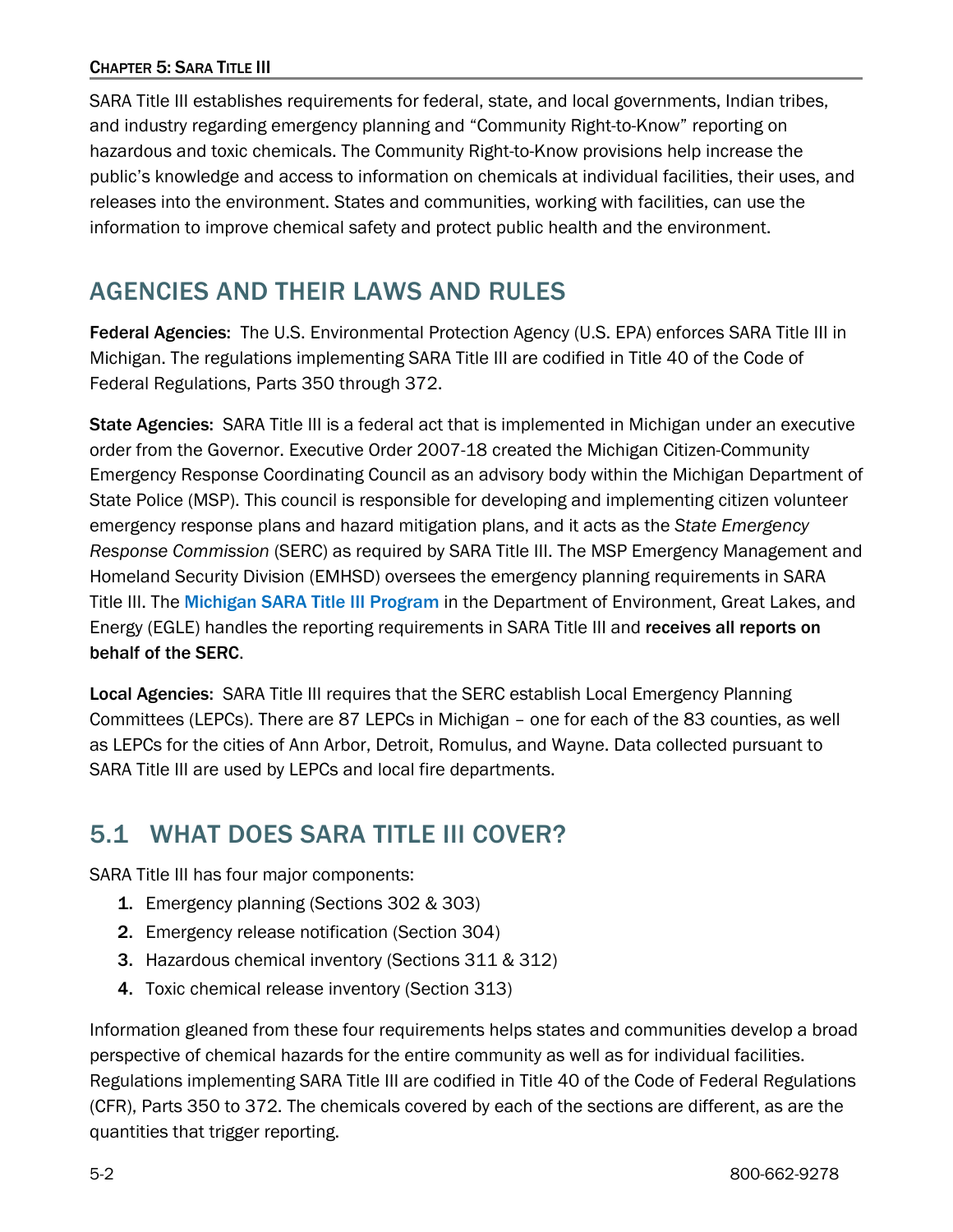The reporting requirements for each of these sections are outlined in Table 5.1. The chemicals covered by each of the sections are different, as are the quantities that trigger reporting. Summaries of these reporting requirements are covered in the discussion below and in the flow charts at the end of this chapter. For a detailed discussion of the SARA Title III requirements, see the "*Michigan Facilities' Guide to SARA Title III, Emergency Planning, and Release Reporting*" at [Michigan.gov/sara](https://www.michigan.gov/egle/regulatory-assistance/emergency-planning-and-community-right-to-know) (select the "SARA Title III" link).

| <b>SARA</b><br><b>TITLE III</b><br><b>SECTION</b> | <b>REPORT</b><br><b>REQUIREMENT</b>                                     | <b>REPORT</b><br><b>FORM</b>                                                         | <b>REPORT DUE</b>                                | <b>AGENCIES TO RECEIVE REPORT</b>                                                                                                                                                                                                                             |
|---------------------------------------------------|-------------------------------------------------------------------------|--------------------------------------------------------------------------------------|--------------------------------------------------|---------------------------------------------------------------------------------------------------------------------------------------------------------------------------------------------------------------------------------------------------------------|
| 302                                               | Emergency<br>Planning<br>Notification                                   | Emergency<br>Planning<br>Notification<br>online in Tier II<br>Manager <sup>™</sup> . | Within 60<br>days after<br>threshold<br>reached  | Michigan SARA Title III Program<br><b>LEPC</b>                                                                                                                                                                                                                |
| 304                                               | Emergency<br>Chemical<br>Release - Initial<br>Notification              |                                                                                      | Within 15<br>minutes after<br>discovery          | <b>Pollution Emergency Alerting System</b><br>$\bullet$<br>(PEAS) at 800-292-4706 or MDARD<br>Hotline at 800-405-0101<br>All LEPCs potentially affected by the<br>release<br><b>U.S. Coast Guard National Response</b><br>$\bullet$<br>Center at 800-424-8802 |
| 304                                               | Emergency<br>Chemical<br>Release -<br>written follow-up                 | Spill or<br>Release<br>Report                                                        | Within 30<br>days after the<br>release           | Michigan SARA Title III Program<br>All LEPCs affected by the release                                                                                                                                                                                          |
| 311                                               | <b>Initial Hazardous</b><br>Chemical<br>Inventory                       | Online in Tier II<br>Manager™                                                        | Within 3<br>months after<br>threshold<br>reached | Michigan SARA Title III Program<br><b>LEPC</b><br>Local fire department                                                                                                                                                                                       |
| 312                                               | Tier II $-$<br>Emergency &<br><b>Hazardous</b><br>Chemical<br>Inventory | Tier II online in<br><b>Tier II</b><br>Manager™                                      | Annually, by<br>March 1                          | Michigan SARA Title III Program<br><b>LEPC</b><br>Local fire department                                                                                                                                                                                       |
| 313                                               | <b>Toxic Chemical</b><br>Release<br>Inventory                           | Form R online<br>in<br><b>TRI-MEweb</b>                                              | Annually, by<br>July 1                           | Michigan SARA Title III Program<br>U.S. EPA TRI Data Processing Center<br>$\bullet$                                                                                                                                                                           |

### TABLE 5.1 SARA TITLE III REPORTING REQUIREMENTS

There are no fees associated with reporting under SARA Title III in Michigan.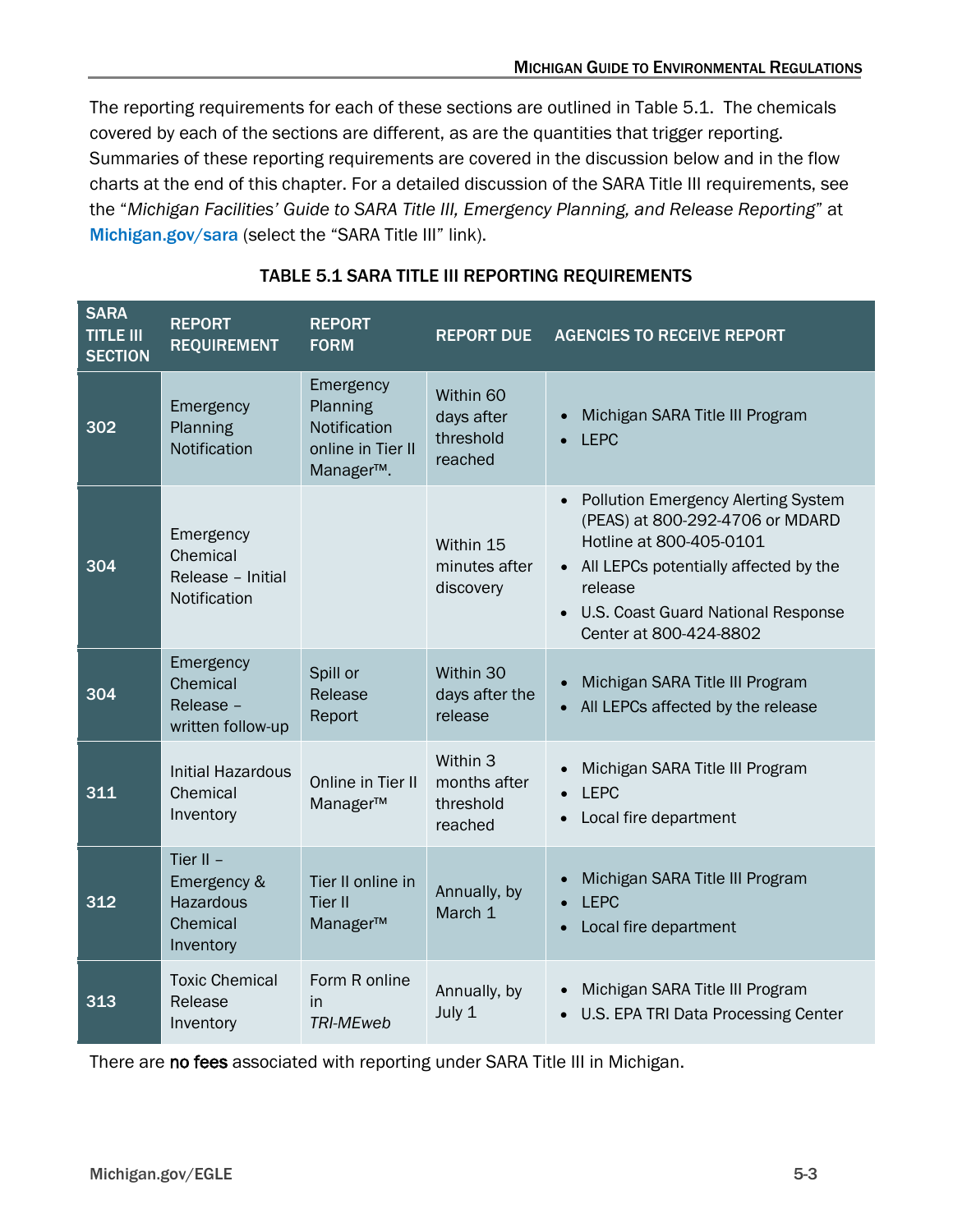## <span id="page-3-0"></span>5.2 EMERGENCY PLANNING (SECTIONS 302 & 303)

Off-site emergency response plans contain information that community officials can use at the time of a chemical accident. These plans are developed under Section 303 by the Local Emergency Planning Committee (LEPC) for the protection of the community. The plans address the off-site response to emergency releases of Extremely Hazardous Substances (EHSs) from certain facilities in the LEPC planning district. The plans must:

- Identify facilities subject to Section 302.
- Identify routes likely to be used for the transportation of EHS'.
- Identify facilities contributing to the risk due to their proximity to facilities subject to Section 302 such as natural gas facilities.
- Identify facilities subjected to additional risk due to their proximity to facilities subject to Section 302, such as hospitals.
- Describe emergency response procedures, on and off site.
- Designate a community coordinator and facility coordinator(s) to implement the plan.
- Outline emergency notification procedures.
- Describe how to determine the occurrence of a release, and the area or population likely to be affected by such release.
- Describe local emergency equipment and facilities and identify the persons responsible for such.
- Outline evacuation plans.
- Include training programs, including schedules for training local emergency response and medical personnel.
- Provide methods and schedules for exercising the emergency plan.

## <span id="page-3-1"></span>5.3 EMERGENCY RELEASE NOTIFICATION (SECTION 304)

Facilities must immediately notify the LEPC and SERC if there is a release into the environment of a hazardous substance that is equal to or exceeds the minimum reportable quantity set in the regulations. This requirement covers the 355 EHSs as well as over 770 listed hazardous substances subject to the emergency release notification requirements under CERCLA Section 103(a) (40 CFR 302.4). Some chemicals are common to both lists. Emergency release notification requirements involving transportation incidents can be met by dialing 911.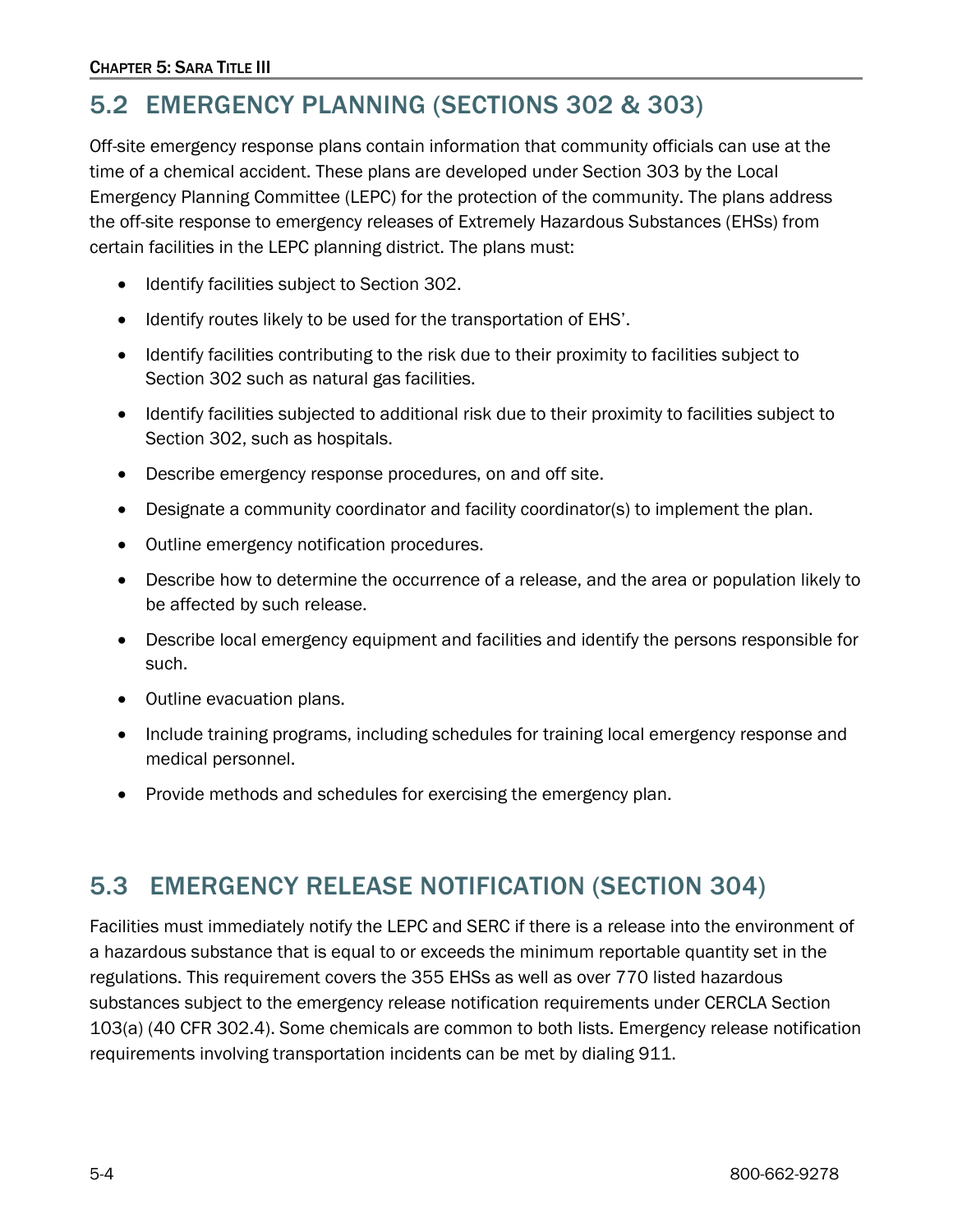A written follow-up notice must be submitted to the SERC and the LEPC as soon as practicable after the release. The follow-up notice must update information included in the initial notice and provide information on the actual response actions taken and advice regarding medical attention necessary for citizens exposed to the released chemical.

Section 304 is only one of 27 state and federal regulations that have release reporting requirements that apply in Michigan. Visit [Michigan.gov/ChemRelease](https://www.michigan.gov/egle/regulatory-assistance/emergency-planning-and-community-right-to-know/spill-release-reporting) for additional release reporting requirements and a release reporting form that can be used to report releases under Section 304.

The emergency release notification should include:

- The chemical name.
- An indication of whether the substance is extremely hazardous.
- An estimate of the quantity released into the environment.
- The time and duration of the release.
- Whether the release occurred into air, water, and/or land.
- Any known or anticipated acute or chronic health risks associated with the emergency and, where necessary, advice regarding medical attention for exposed individuals.
- Proper precautions, such as evacuation or sheltering in place.
- Name and phone number of contact person.

## <span id="page-4-0"></span>5.4 HAZARDOUS CHEMICAL INVENTORY (SECTIONS 311 & 312)

Under the Occupational Safety and Health Administration (OSHA) regulations, employers must maintain a Safety Data Sheet (SDS) for any hazardous chemicals stored or used in the workplace. Over 650,000 products have SDSs.

Note: *The Hazard Communication Standard requires chemical manufacturers, distributors, or importers to provide SDSs (formerly known as Material Safety Data Sheets or MSDSs) to communicate the hazards of hazardous chemical products. As of June 1, 2015, new SDSs must be in a uniform format.* 

Section 311 of SARA Title III requires facilities that have SDSs for chemicals held above certain quantities to submit either copies of their SDSs or a list of these hazardous chemicals to the SERC, LEPC, and local fire department within three months after they exceed the threshold. If the facility owner or operator chooses to submit a list of hazardous chemicals, the list must include the chemical or common name of each substance and identify the applicable hazard categories, which are: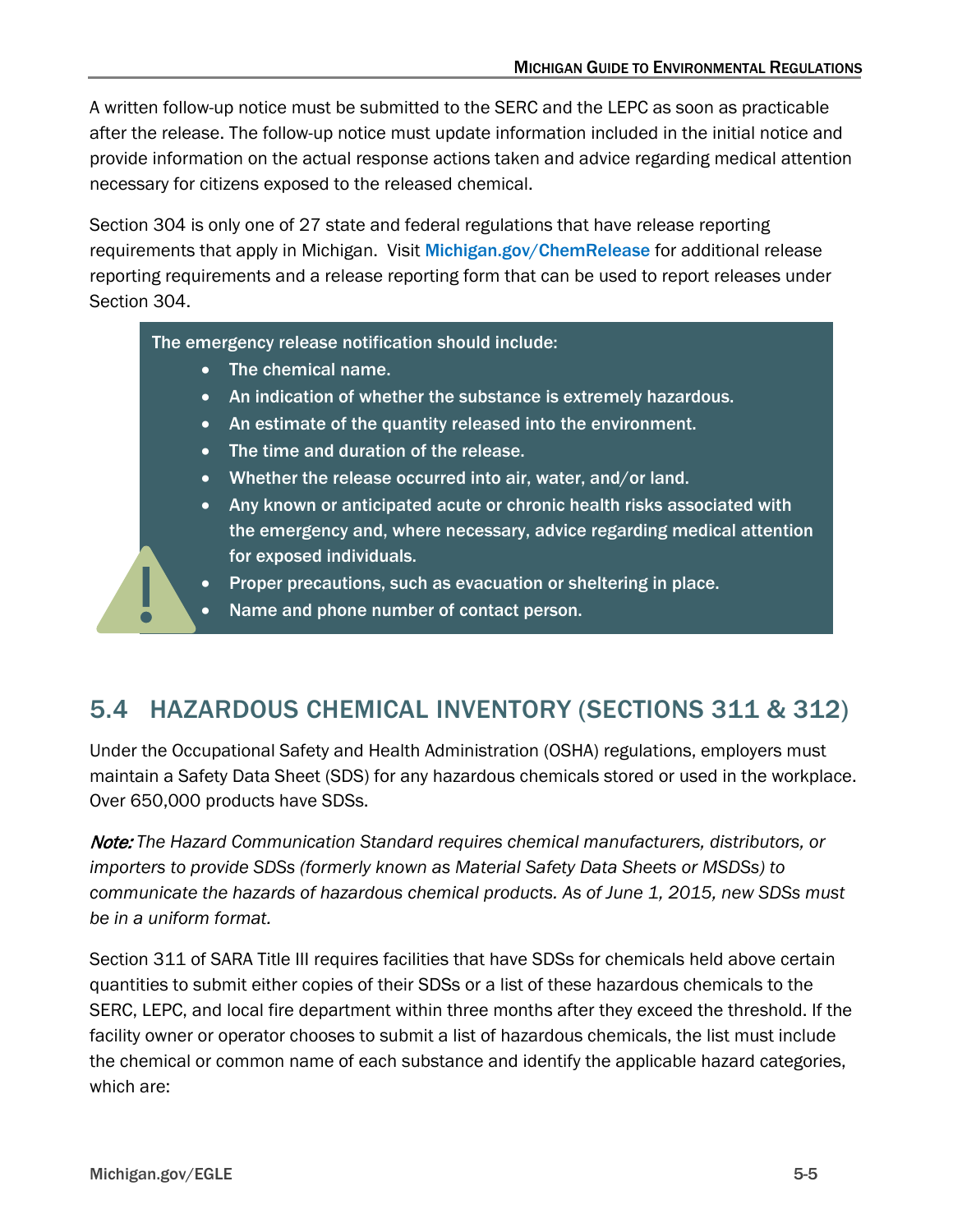#### CHAPTER 5: SARA TITLE III

#### Physical Hazards

- Combustible dust
- Corrosive to metal
- Explosive
- Flammable (gases, aerosols, liquids, or solids)
- Gas under pressure
- Hazard not Otherwise Classified (HNOC)
- In contact with water emits flammable gas

#### Health Hazards

- Acute toxicity (any route of exposure)
- Aspiration hazard
- Carcinogenicity
- Germ cell mutagenicity
- Hazard Not Otherwise Classified (HNOC)
- Reproductive toxicity
- Organic peroxide
- Oxidizer (liquid, solid or gas)
- Pyrophoric (liquid or solid)
- Pyrophoric gas
- Self-heating
- Self-reactive
- Respiratory or skin sensitization
- Serious eye damage or eye irritation
- Simple asphyxiant
- Skin corrosion or irritation
- Specific target organ toxicity (single or repeated exposure)

Facilities covered by Section 311 must, under Section 312, submit annually an emergency and hazardous chemical inventory form to the LEPC, the SERC, and the local fire department. Facilities provide either a Tier l or Tier II form. Tier l forms include aggregate information for each applicable hazard category. The Tier II report contains basically the same information as the Tier l, but it must name the specific chemicals. Most states, including Michigan, require Tier II information. Tier II forms provide the following information for each substance:

- The chemical name or common name as indicated on the SDS.
- An estimate of the maximum amount of the chemical present at any time during the preceding calendar year and the average daily amount.
- A brief description of the manner of storage of the chemical.
- The location of the chemical at the facility.
- Whether the owner elects to withhold location information from disclosure to the public.

Because many states have added requirements or incorporated the Federal contents in their own forms, Tier l or Tier II forms should be obtained from the state SERC. Section 312 information must be submitted on or before March 1 each year.

In 1999, the U.S. EPA excluded gasoline held at most retail gas stations from Section 311/312 reporting. The U.S. EPA estimates that about 550,000 facilities, including approximately 6,000 facilities in Michigan, are now covered by SARA Title III Section 311/312 requirements.

Information submitted under Sections 311 and 312 is publicly available from LEPCs and SERCs.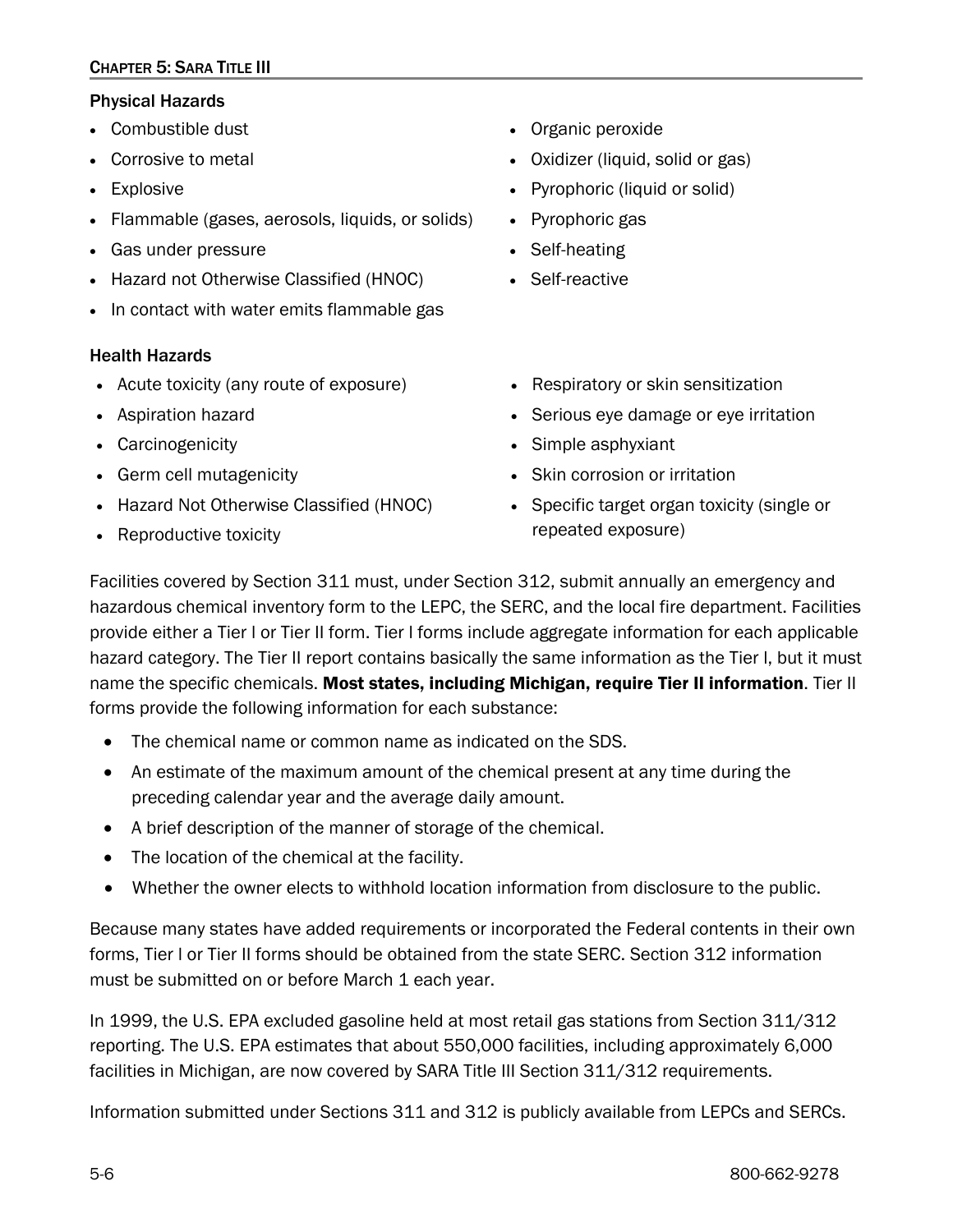## <span id="page-6-0"></span>5.5 ONLINE REPORTING (SECTIONS 302, 311, 312)

The online reporting program for sections 302, 311, and 312 is called Tier II Manager™ and can be accessed by going to [Michigan.gov/SARA](https://www.michigan.gov/egle/regulatory-assistance/emergency-planning-and-community-right-to-know) and selecting the "SARA Title III Hazardous Chemical Inventory" link. See Chapter 3 in the *"Michigan Facilities' Guide to SARA Title III, Emergency Planning, and Release Reporting"* for instructions.

Reports required by sections 302, 311, and 312 must be submitted online to the Michigan SARA Title III Program. The fire departments and LEPCs in the counties of Ann Arbor, Bay, Calhoun, Crawford, Genesee, Grand Traverse, Ingham, Kent, Monroe, Montcalm, Oakland, Otsego, Ottawa, Saginaw, Washtenaw, Wayne, Wexford can receive your reports online. If your facility is not in one of these seven participating counties, then a paper copy of the report can be printed from the online program to submit to your fire department and LEPC. Reports can also be emailed from the program to LEPCs and fire departments that wish to receive them in this way.

The online reporting program was updated in 2014 and the reports required under sections 302 and 311 are now part of the Tier II report required under section 312. The Tier II report should be updated every time there are significant changes, such as adding or removing chemicals, so that a current inventory is always available to the LEPC and fire department.

## <span id="page-6-1"></span>5.6 TOXIC CHEMICAL RELEASE INVENTORY (SECTION 313)

Section 313, commonly referred to as the Toxic Chemical Release Inventory or TRI, requires certain facilities to annually report toxic chemical releases and waste management activities to the U.S. EPA and the state by July 1. Facilities also must report information on source reduction, recycling, and treatment under the Pollution Prevention Act of 1990.

The TRI reporting requirement applies to facilities that have 10 or more full-time employees (or the equivalent), that manufacture (including import), process, or otherwise use a listed toxic chemical above threshold quantities, and that are in certain industry sectors. These sectors include manufacturing, metal mining, coal mining, electric utilities, hazardous waste treatment and disposal facilities, chemical distributors, petroleum bulk plants, solvent recovery services, and federalfacilities. A complete list of covered facilities is available online at [epa.gov/tri](https://www.epa.gov/toxics-release-inventory-tri-program).

One purpose of this reporting requirement is to inform the public and communities surrounding covered facilities about toxic chemicals at individual facilities, their uses, and releases into the environment. The data can also be used to:

- Identify sources of toxic chemical releases.
- Help analyze potential toxic chemical hazards to human health and the environment.
- Encourage pollution prevention at facilities.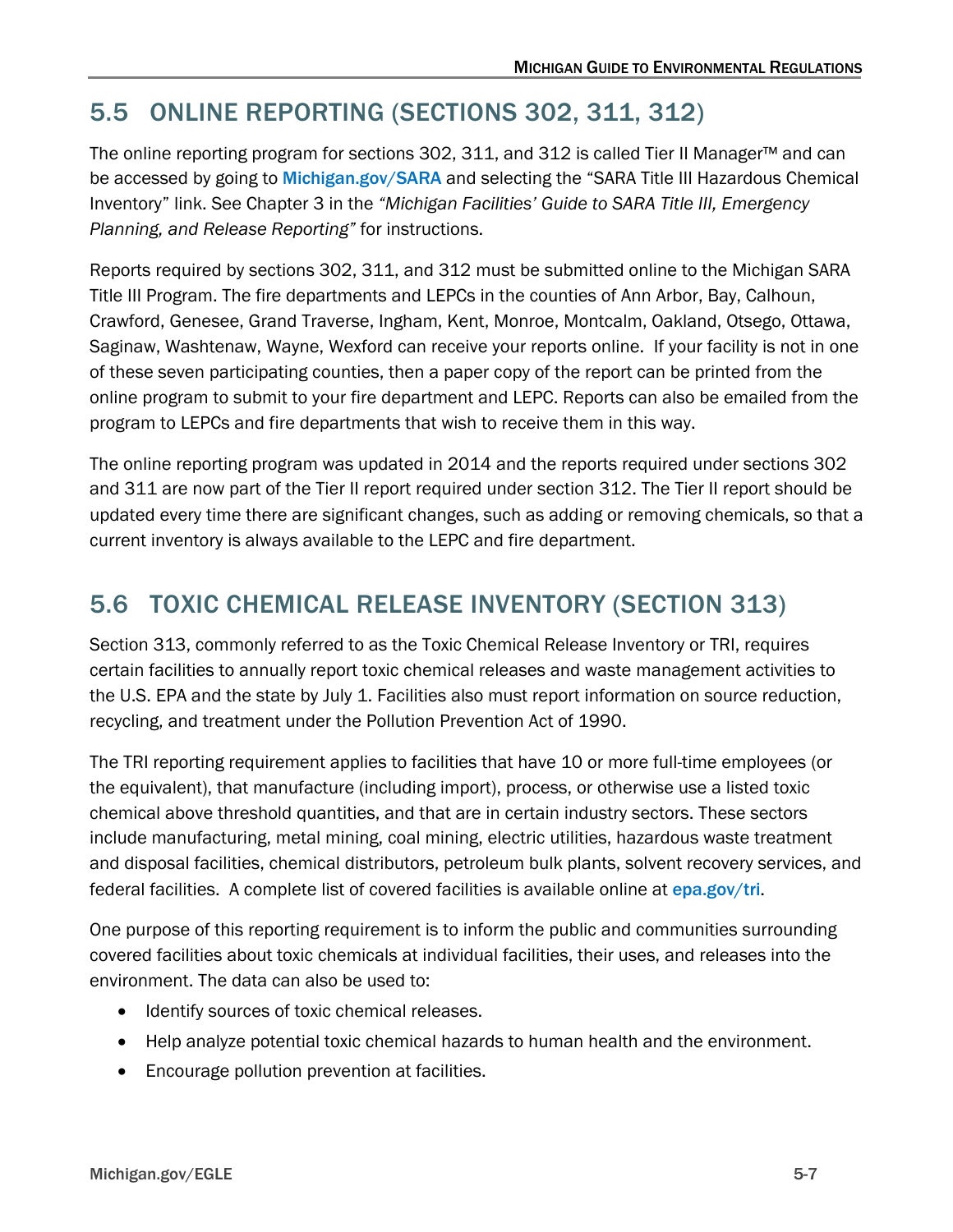The following information is required on the form:

- The name, location, and type of business.
- Whether the chemical is manufactured (including imported), processed or otherwise used and the general categories of use of the chemical.
- An estimate of the maximum amount of the toxic chemical present at the facility at any one time during the preceding year.
- Quantity of the chemical entering the air, land, and water during the preceding year.
- Off-site locations to which the facility transfers toxic chemicals in waste for recycling, energy recovery, treatment or disposal, and the amount transferred.
- Waste treatment methods and efficiency of methods for each waste stream.

The U.S. EPA maintains the TRI information in a national database that is available to the public on the Internet. Michigan maintains historic state-specific TRI data online.

## <span id="page-7-0"></span>5.6.1 SUMMARY OF CHEMICALS COVERED BY SARA TITLE III REQUIREMENTS

OSHA: Tier II EHS: Emergency Plan and Release Report

CERCLA: Release Report

Toxic: TRI

On this diagram, the large circle with the dashed line represents the universe of over 650,000 OSHA Hazardous Chemicals. These chemicals are potentially subject to Emergency and Hazardous Chemical Inventory reporting under Sections 311 and 312 (Tier II report) of SARA Title III. The line is dashed because there is no list of these chemicals.



The Extremely Hazardous Substances (EHS on the diagram) are listed, so the circle has a solid line. Each of the 355 EHS's has an associated threshold planning quantity for emergency planning pursuant to SARA Title III Sections 302 and 303, and a reportable quantity for release reporting under SARA Title III Section 304. The EHS's are also subject to Emergency and Hazardous Chemical Inventory reporting unless an exemption applies (see Chapter 3, *What Chemicals Are Excluded*).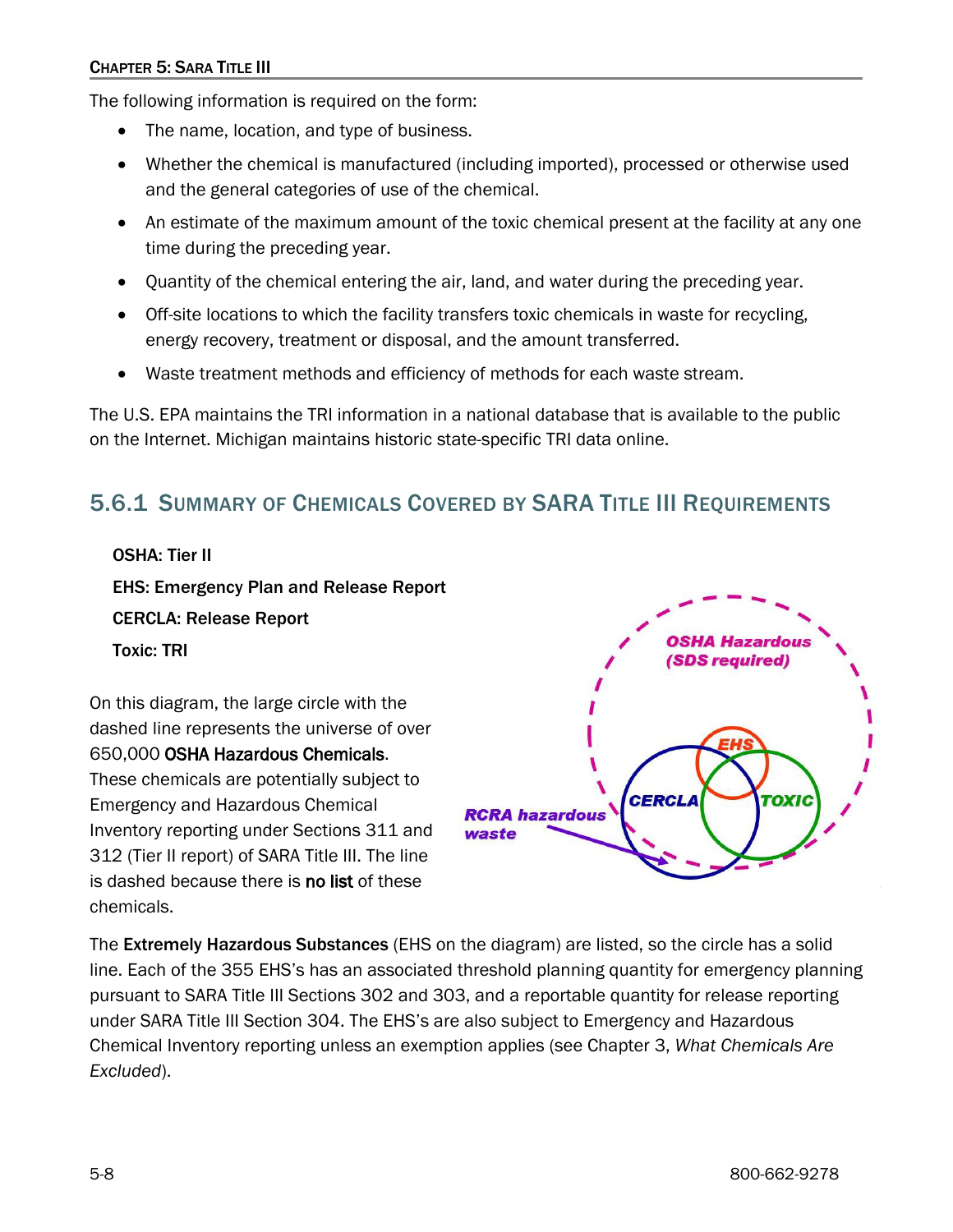The **EHS's** are listed and have associated reportable quantities for release reporting under CERCLA Section 103 and SARA Title III Section 304. There are over 770 CERCLA hazardous substances that include hazardous waste subject to RCRA regulations. Part of the CERCLA group falls outside of the OSHA group. This is because OSHA does not require that an SDS be maintained for hazardous waste. Therefore, RCRA hazardous waste is not reportable on the Tier II report, but a release that is above the listed reportable quantity must be reported.

The U.S. EPA published a list of approximately 650 toxic chemicals and chemical categories (Toxic on the diagram). Pursuant to SARA Title III Section 313, "subject facilities" must submit a TRI report for each toxic chemical that exceeds an activity threshold (see Chapter 4, *SARA Title III Section 313*).

The listed substances (EHS, CERCLA Hazardous, and toxic chemicals) are included in the *List of Lists* located at [www.epa.gov/epcra/consolidated-list-lists](https://www.epa.gov/epcra/consolidated-list-lists).

## <span id="page-8-0"></span>5.7 OTHER SARA TITLE III REQUIREMENTS

## <span id="page-8-1"></span>5.7.1 TRADE SECRETS

SARA Title III Section 322 addresses trade secrets as they apply to SARA Title III Sections 303, 311, 312, and 313 reporting; a facility cannot claim trade secrets under Section 304 of this statute. Only the chemical identity may be claimed as a trade secret, though a generic class for the chemical must be provided. The criteria a facility must meet to claim a chemical identity as a trade secret is in 40 CFR Part 350. In practice, less than one percent of facilities have filed such claims.

Even if chemical identity information can be legally withheld from the public, SARA Title III Section 323 allows the information to be disclosed to health professionals who need the information for diagnostic and treatment purposes or local health officials who need the information for prevention and treatment activities. In non-emergency cases, the health professional must sign a confidentiality agreement with the facility and provide a written statement of need. In medical emergencies, the health professional, if requested by the facility, provides these documents as soon as circumstances permit.

<span id="page-8-2"></span>Any person may challenge trade secret claims by petitioning the U.S. EPA. The Agency must review the claim and rule on its validity.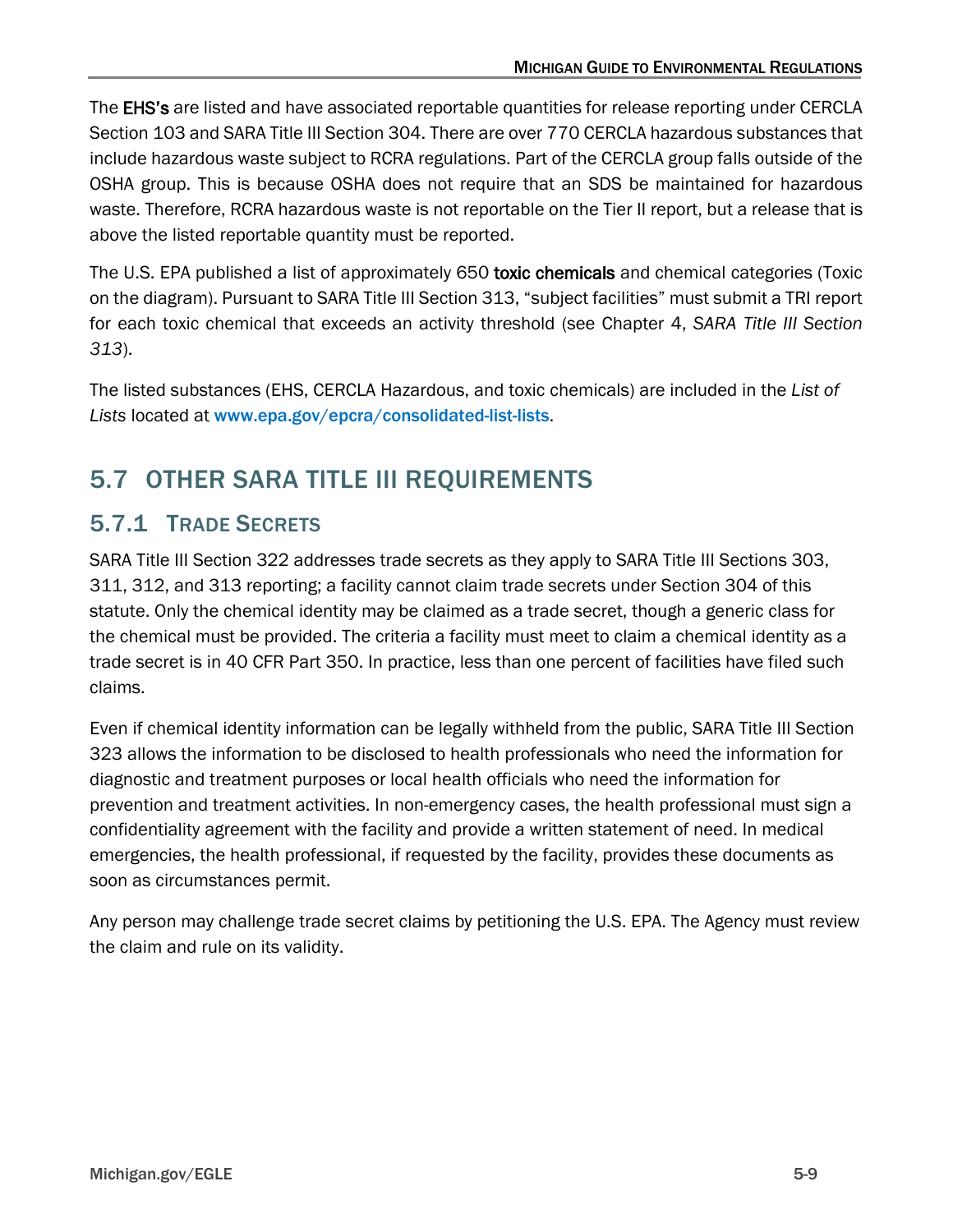## 5.7.2 PENALTIES

SARA Title III Section 325 allows criminal penalties as follows:

- Criminal penalties up to \$50,000 or five years in prison apply to any person who knowingly and willfully fails to provide emergency release notification.
- Penalties of not more than \$20,000 and/or up to one year in prison apply to any person who knowingly and willfully discloses any information entitled to protection as a trade secret.
- SARA Title III does not provide for criminal sanctions for violations of Section 313; however, 18 U.S.C. §1001 makes it a criminal offense to falsify information submitted to the U.S. Government.

SARA Title III Section 325 and the Debt Collection Improvement Act of 1996 and its implementing regulations at 40 CFR 19 allow civil and administrative penalties as follows:

- Any person that fails to comply with emergency release notification requirements in CERCLA Section 103 or SARA Title III Section 304 shall be liable for civil penalties of up to \$53,907 per day per violation. The penalty for subsequent or repeat violations is \$161,721 per violation per day.
- Any person that violates hazardous chemical inventory reporting requirements in Section 311 of SARA Title III shall be liable for civil and administrative penalties of not more than \$21,563 per day per violation.
- Any person that violates hazardous chemical inventory reporting requirements in Section 312 of SARA Title III shall be liable for civil and administrative penalties of not more than \$53,907 per day per violation.
- Any person that violates toxic chemical release inventory reporting requirements in Section 313 of SARA Title III shall be liable for civil penalties not to exceed \$53,907 for each day that each chemical is not reported or incorrectly reported.

Note: The SARA Title III Civil Penalties prescribes a formula for adjusting statutory civil penalties to reflect inflation, maintain the deterrent effect of statutory civil penalties, and promote compliance with the law. For additional information see the [Civil Monetary Penalty Inflation Adjustment Rule](https://www.federalregister.gov/documents/2016/07/01/2016-15411/civil-monetary-penalty-inflation-adjustment-rule) at [federalregister.gov/articles/ 2016/07/01/2016-15411/civil-monetary-penalty-inflation](https://www.federalregister.gov/documents/2016/07/01/2016-15411/civil-monetary-penalty-inflation-adjustment-rule)[adjustment-rule](https://www.federalregister.gov/documents/2016/07/01/2016-15411/civil-monetary-penalty-inflation-adjustment-rule).

## <span id="page-9-0"></span>5.7.3 CITIZENS' SUITS

SARA Title III Section 326 allows citizens to initiate civil actions against the U.S. EPA, SERCs, and the owner or operator of a facility for failure to meet the SARA Title III requirements. A SERC, LEPC, and state or local government may institute actions against facility owner/operators for failure to comply with SARA Title III requirements. In addition, states may sue the U.S. EPA for failure to provide trade secret information.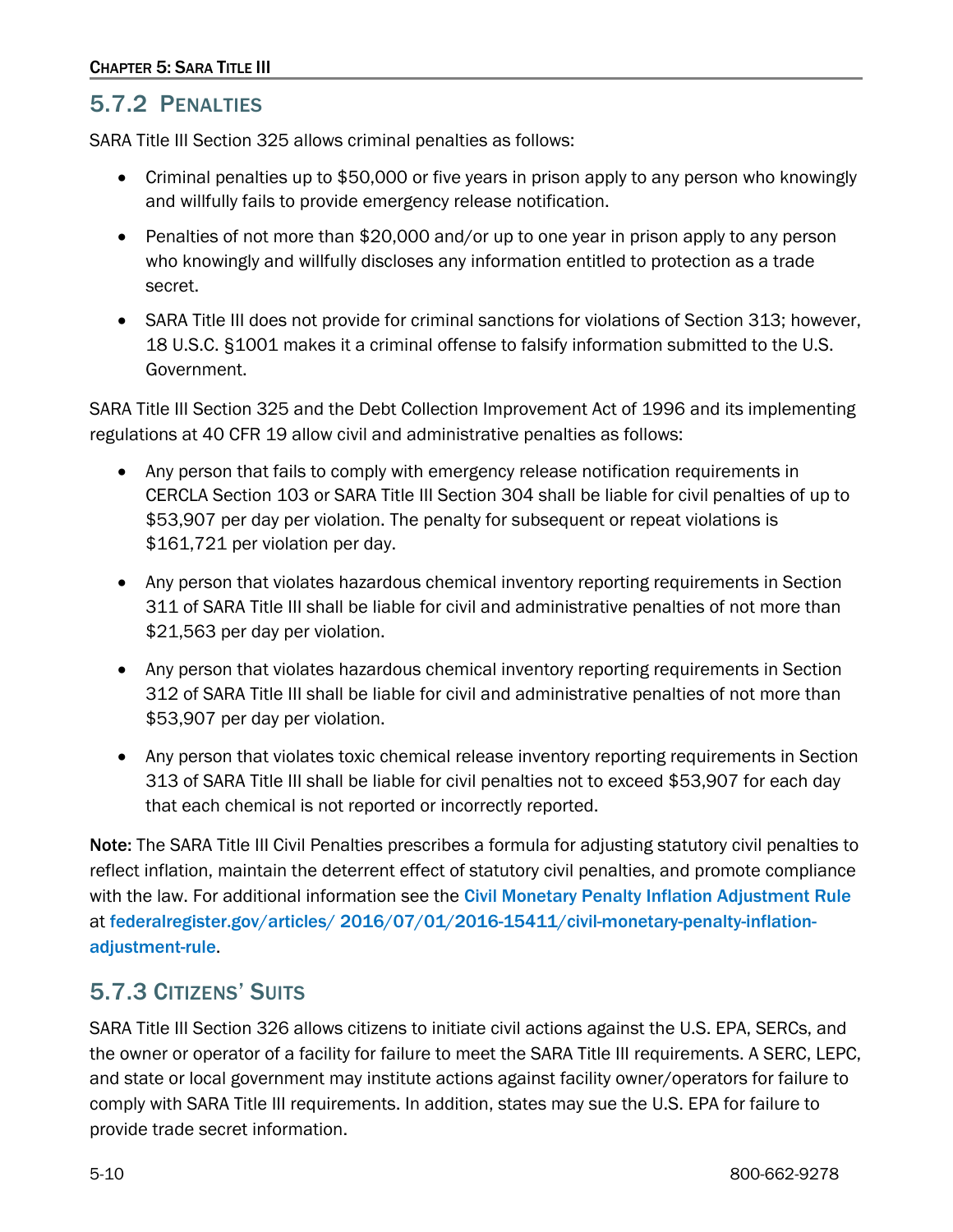## Emergency and Hazardous Chemical Inventory Reporting

### SARA Title III – Sections 311 and 312

### SARA Title III is the EPCRA



Submit a one-time initial report within 3 months after the chemical first becomes subject to reporting, then submit annual report by March 1 to: the Michigan SARA Title III Program, your LEPC, and your local fire department.

- Initial report = SDS or list of chemicals and associated hazards.
- Annual report = Tier II Emergency and Hazardous Chemical Inventory. Some exemptions might apply. Note: The Michigan SARA Title III Program receives all reports on behalf of the SERC.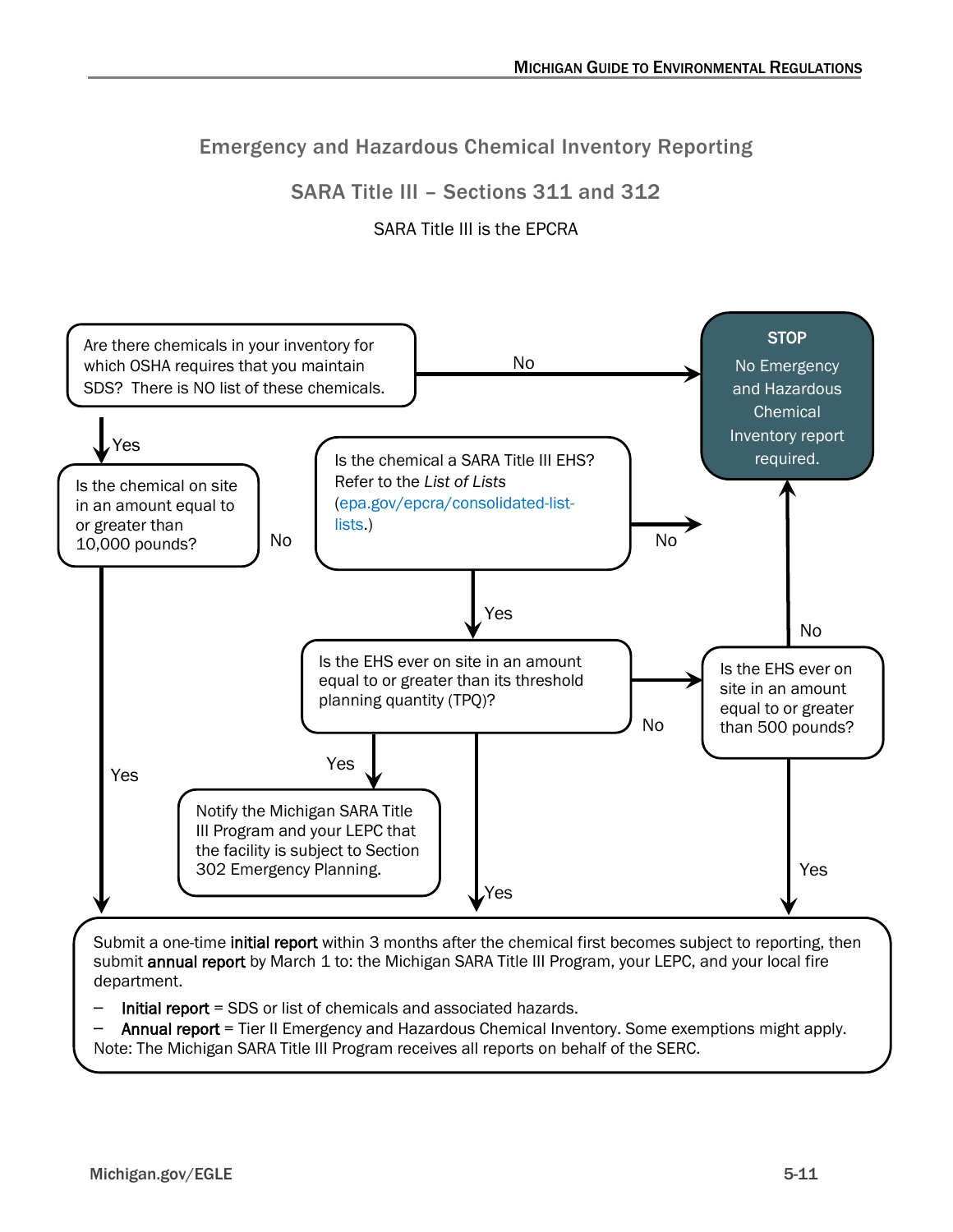### Release Reporting

### SARA Title III – Section 304

#### SARA Title III is the EPCRA



3. U.S. Coast Guard National Response Center (if a CERCLA hazardous substance is released): 800-424-8802

Submit a written follow-up report within 30 days after the release to the LEPC and the Michigan SARA Title III Program.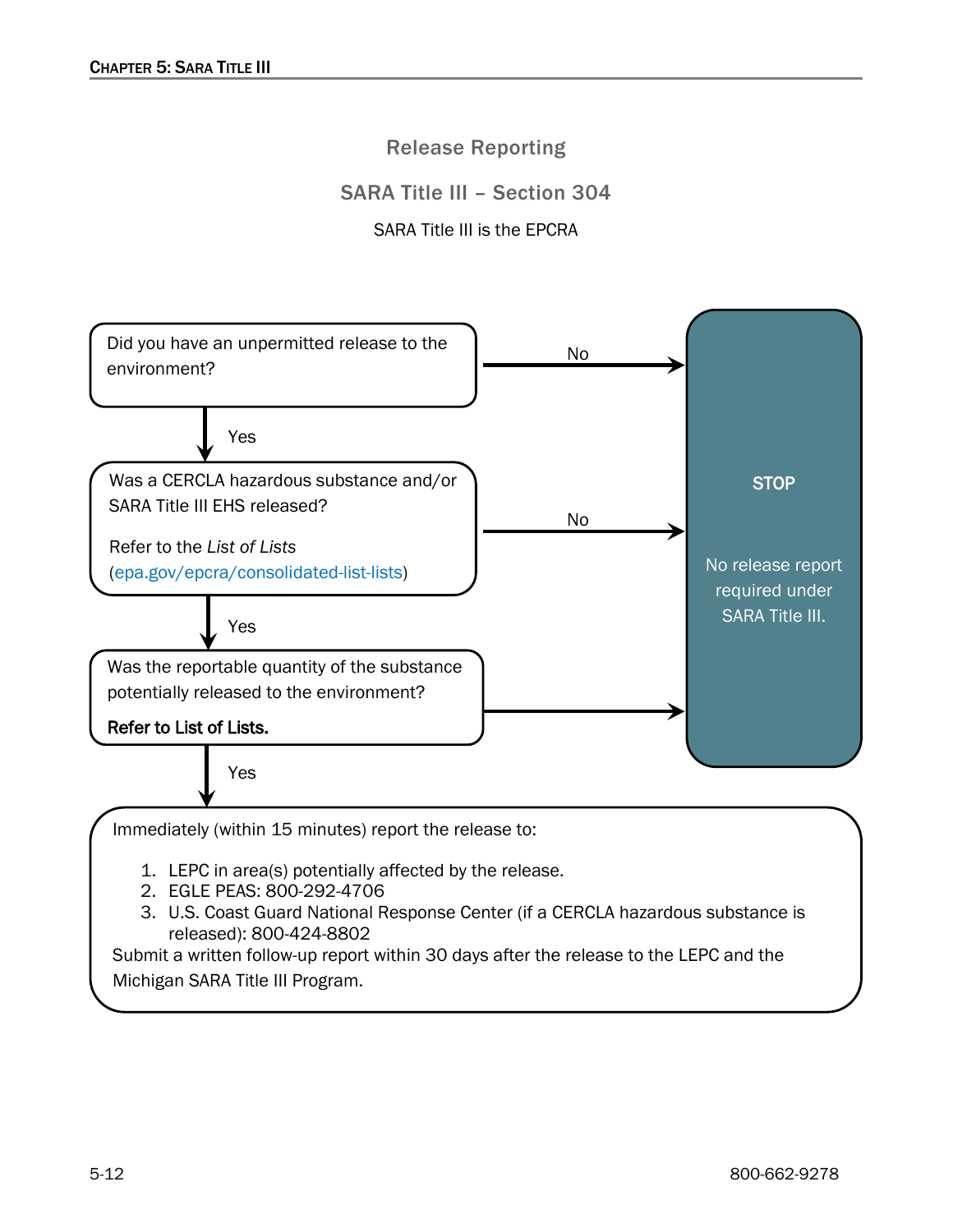### Toxic Chemical Release Inventory Reporting

#### SARA Title III – Section 313

SARA Title III is the EPCRA

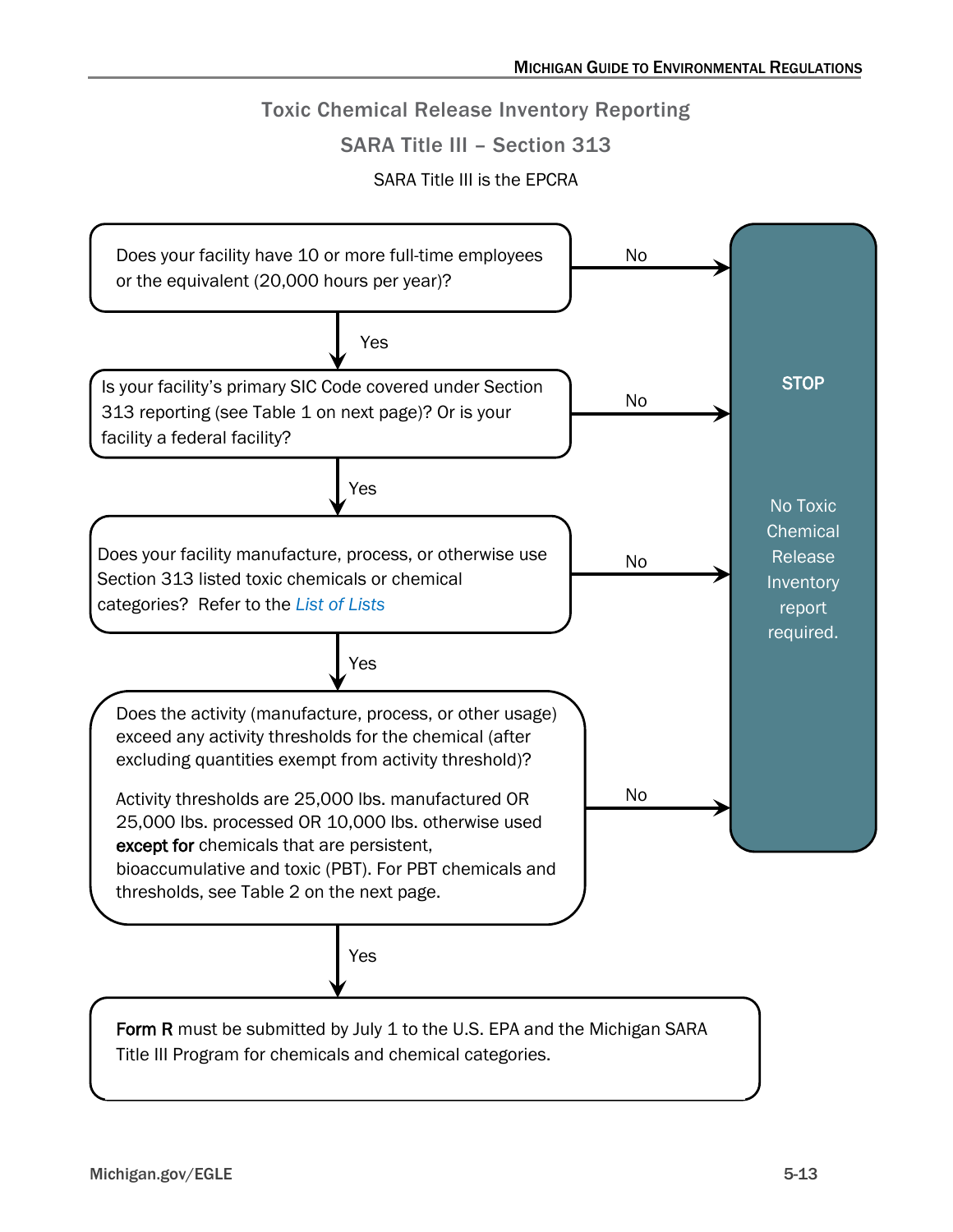| <b>INDUSTRY</b>                               | <b>SIC CODES</b>                                                                                                                                   | <b>NAICS</b>            |
|-----------------------------------------------|----------------------------------------------------------------------------------------------------------------------------------------------------|-------------------------|
| <b>Manufacturing</b>                          | 20-39                                                                                                                                              | 311-339                 |
| <b>Metal Mining</b>                           | 10 (except 1011, 1081, and 1094)                                                                                                                   | 21222<br>21223<br>21229 |
| <b>Coal Mining</b>                            | 12 (except 1241)                                                                                                                                   | 21211                   |
| <b>Electrical utilities</b>                   | 4911, 4931, and 4939 (limited to facilities that<br>combust coal and/or oil for purpose of generating<br>electricity for distribution in commerce) | 22111<br>22112          |
| Treatment, storage and<br>disposal facilities | 4953 (limited to RCRA Subtitle C permitted or<br>interim status facilities)                                                                        | 56221                   |
| <b>Chemical distributors</b>                  | 5169                                                                                                                                               | 42469                   |
| <b>Petroleum bulk</b><br>terminals            | 5171                                                                                                                                               | 42471                   |
| <b>Solvent recovery</b><br>services           | 7389 (limited to facilities primarily engaged in<br>services on a contract or fee basis)                                                           | 32599                   |
| <b>Federal facilities</b>                     | Must report by Executive Order 13148.                                                                                                              |                         |

### Table 5.2. TRI Covered Industries by Industry Classification

Note: Beginning with Report Year 2006, facilities report the six-digit North American Industry Classification System (NAICS) code that corresponds to the SIC code in the regulation.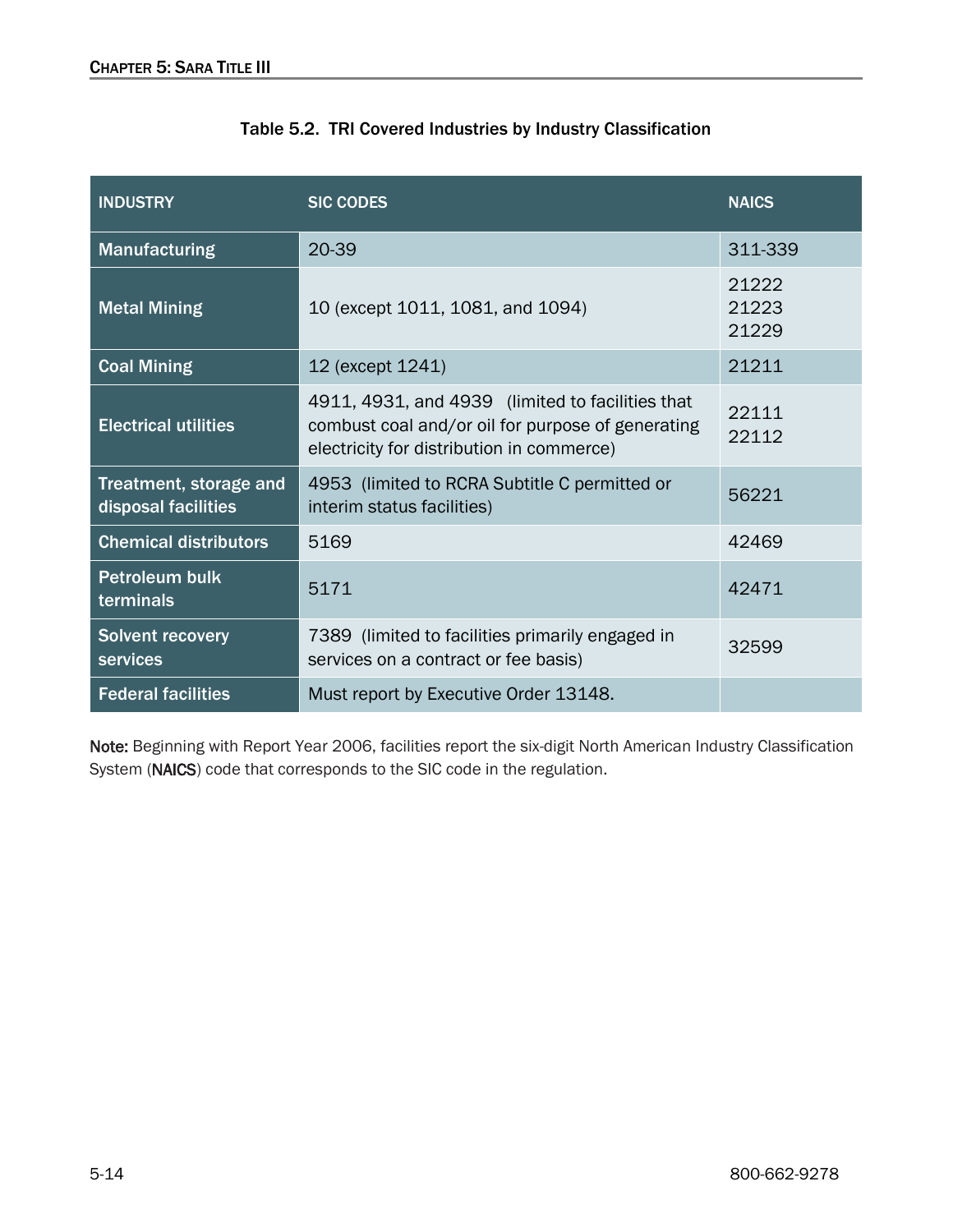| <b>Chemical</b>                                                  | <b>Threshold (in pounds</b><br>unless otherwise noted) |
|------------------------------------------------------------------|--------------------------------------------------------|
| <b>ALDRIN</b>                                                    | 100                                                    |
| BENZO(G,H,I)PERYLENE ♦                                           | 10                                                     |
| <b>CHLORDANE</b>                                                 | 10                                                     |
| DIOXIN AND DIOXIN-LIKE COMPOUNDS ♦                               | 0.1 grams                                              |
| <b>HEPTACHLOR</b>                                                | 10                                                     |
| <b>HEXACHLOROBENZENE</b>                                         | 10                                                     |
| <b>ISODRIN</b>                                                   | 10                                                     |
| LEAD* (not contained in stainless steel, bronze, or brass alloy) | 100                                                    |
| LEAD COMPOUNDS *                                                 | 100                                                    |
| <b>MERCURY</b>                                                   | 10                                                     |
| <b>MERCURY COMPOUNDS</b>                                         | 10                                                     |
| <b>METHOXYCHLOR</b>                                              | 100                                                    |
| <b>OCTACHLOROSTYRENE ♦</b>                                       | 10                                                     |
| PENDIMETHALIN                                                    | 100                                                    |
| PENTACHLOROBENZENE ♦                                             | 10                                                     |
| POLYCHLORINATED BIPHENYLS                                        | 10                                                     |
| POLYCYCLIC AROMATIC COMPOUNDS +                                  | 100                                                    |
| TETRABROMOBISPHENOL A (TBBPA) ♦                                  | 100                                                    |
| <b>TOXAPHENE</b>                                                 | 10                                                     |
| <b>TRIFLURALIN</b>                                               | 100                                                    |

Table 5.3. EPCRA Section 313 Listed PBT Chemicals and Activity Thresholds

Note: PBT chemical reporting effective for 2000 report year, except lead and lead compounds, which were effective for 2001.

- ♦ Chemicals subject to EPCRA Section 313 reporting beginning in 2000.
- + 21 chemicals included in PAC category.
- \* Thresholds effective for 2001 reporting year.